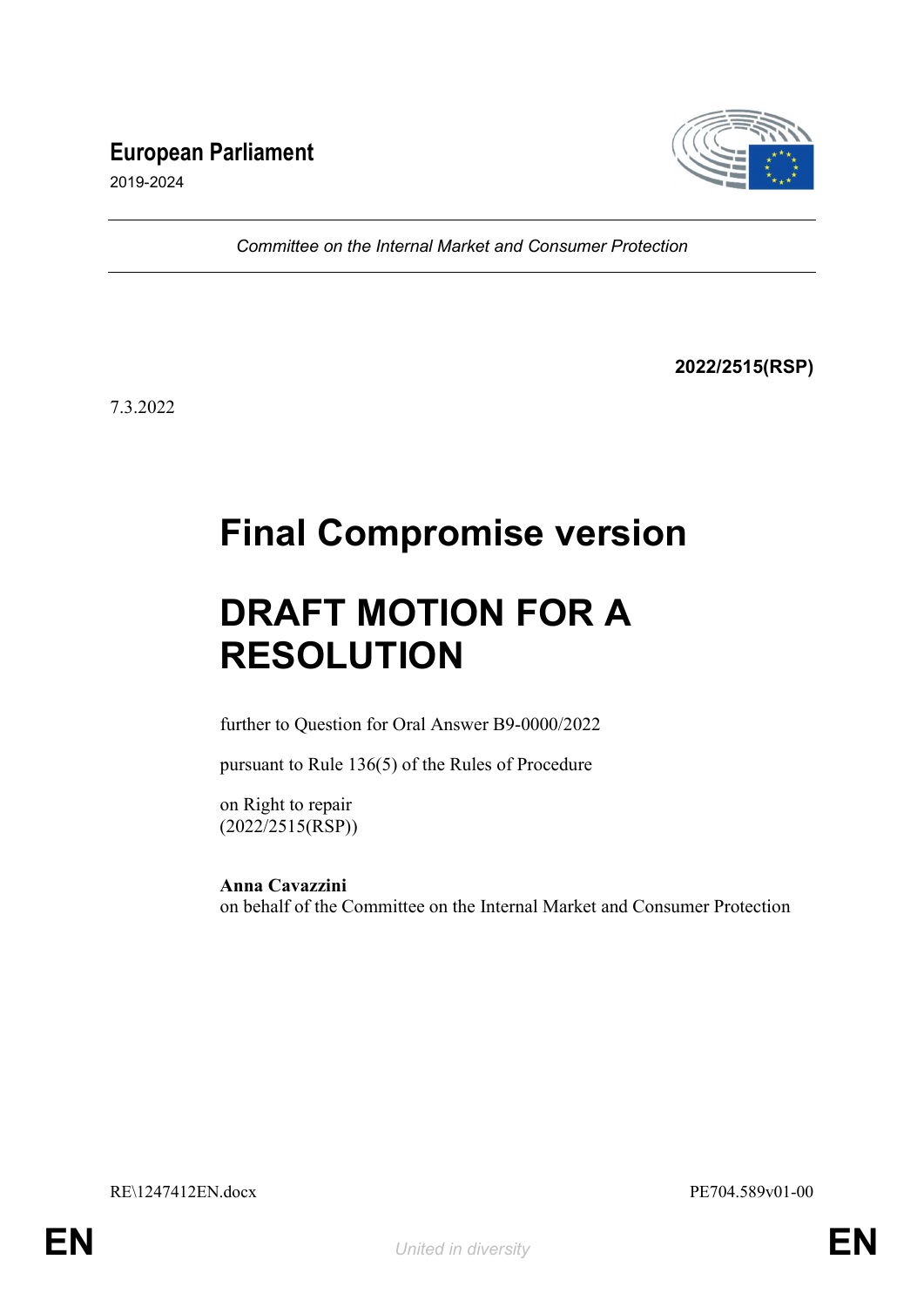# B9-0000/2022

# European Parliament resolution on Right to repair (2022/2515(RSP))

### The European Parliament,

- having regard to Rules 136(5) and 132(2) of its Rules of Procedure,
- having regard to the motion for a resolution of the Committee on the Internal Market and Consumer Protection,
- having regard to its Resolution on Towards a more sustainable single market for business and consumers (2020/2021(INI)),
- having regard to its Resolution on the New Circular Economy Action Plan (2020/2077(INI)),
- having regard to its Resolution on a longer lifetime for products: benefits for consumers and companies (2016/2272(INI)),
- A. whereas the Parliament has stressed in several instances<sup>1</sup> the importance of the right to repair for consumers as a key pillar of the Circular Economy agenda in the framework of the EU Green Deal, by fostering a more efficient and sustainable use of resources, preventing and reducing waste and encouraging extended use and reuse of products and the sharing economy, while strengthening consumer rights and welfare;
- B. whereas the Commission's State of the Union letter of intent  $2021<sup>2</sup>$  announces a legislative proposal on a right to repair as one of the key initiatives for 2022 and whereas this proposal should be adopted in close coordination with related legislative initiatives, such as the Sustainable Products Initiative and "Empowering consumers in the green transition", which all share the objective of achieving more sustainable products and consumption patterns;
- C. whereas the Commission has launched a public consultation on sustainable consumption of goods - promoting and reuse until 5 April 2022<sup>3</sup>; whereas the Commission aims to propose a directive amending Directive (EU) 2019/771 on certain aspects concerning contracts for the sale of goods (Sale of Goods Directive) and is considering to propose a separate legislative act on the right to repair;
- D. whereas Directive (EU) 2019/770 on contracts for the supply of digital content and digital services (Digital Content Directive) and the Sale of Goods Directive contain comprehensive frameworks on essential elements of consumer contract law such as on requirements for conformity with the contract, remedies available to consumers for a

-

<sup>&</sup>lt;sup>1</sup> Resolution of 25 November 2020 on 'Towards a more sustainable single market for business and consumers', Resolution of 10 February 2021 on the New Circular Economy Action Plan.

<sup>&</sup>lt;sup>2</sup> https://ec.europa.eu/info/sites/default/files/state\_of\_the\_union\_2021\_letter\_of\_intent\_en.pdf.

<sup>3</sup> https://ec.europa.eu/info/law/better-regulation/have-your-say/initiatives/13150-Sustainable-consumption-ofgoods-promoting-repair-and-reuse\_en.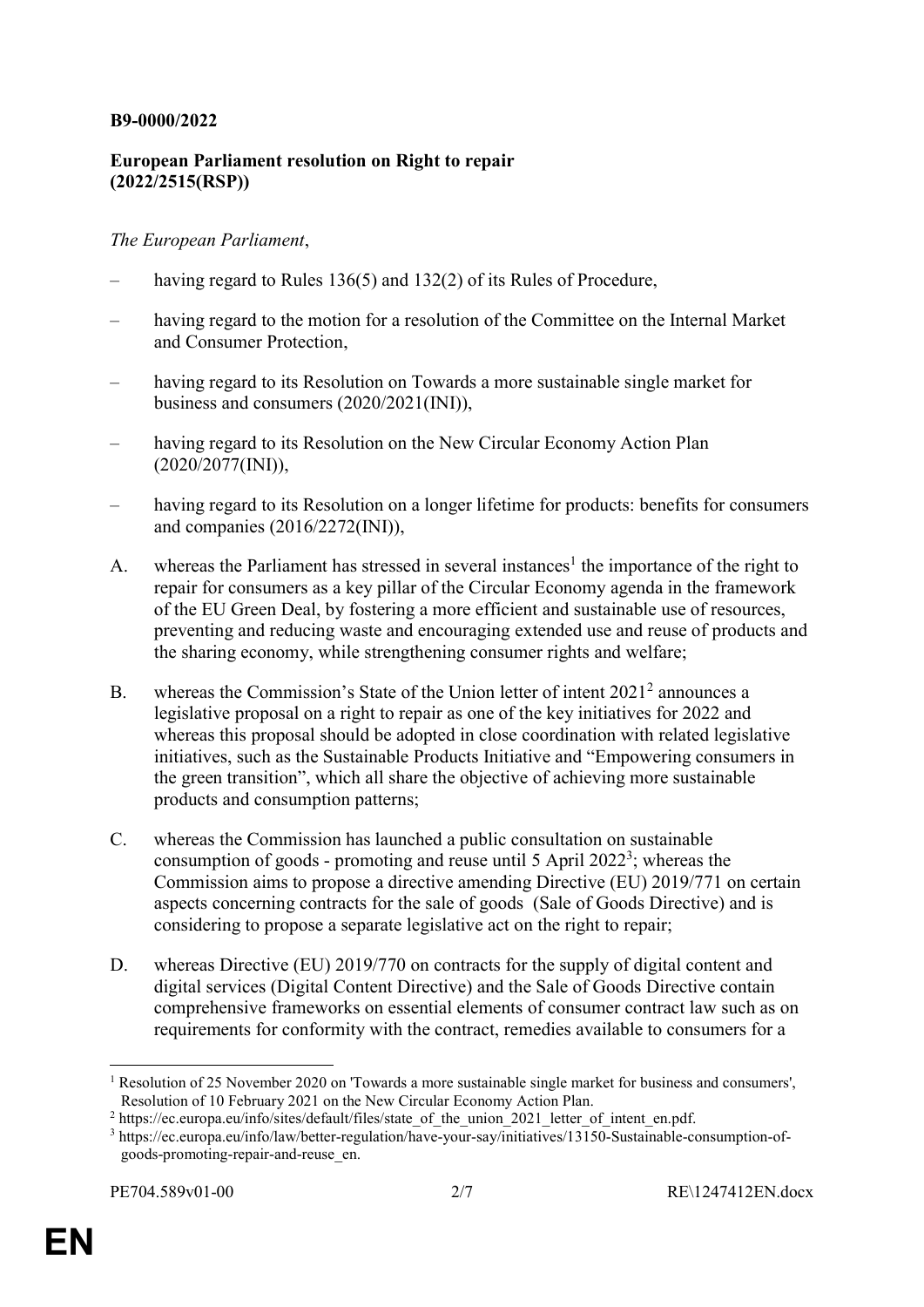lack of conformity, including provisions on repair, replacement, bringing digital content or service in conformity, price reduction and termination of the contract, as well as rules on the main modalities for the exercise of such remedies and on commercial guarantees;

- E. whereas 79% of EU citizens think that manufacturers should be required to make it easier to repair digital devices or replace their individual parts; whereas 77 % of EU citizens would rather repair their devices than replace them; whereas repair businesses could be a source of local jobs and specific know-how in Europe;
- F. whereas the COVID-19 crisis has demonstrated the need to establish new and more resilient business models and to support European businesses, especially small and medium-sized enterprises (SMEs), micro-enterprises and the self-employed;
- G. whereas consumers' right to repair represents a crucial tool in advancing Europe's industrial transition and strengthening its resilience and open strategic autonomy; whereas encouraging a culture of repair offers sources of economic and social opportunities regarding entrepreneurship and job creation; whereas sustainable products benefit both businesses and consumers by boosting demand in and the supply of sustainable goods;
- H. whereas a number of obstacles prevent consumers from opting for repair among which unavailability of information, lack of access to spare parts, lack of standardisation and interoperability or other technical barriers, as well as the costs of repair;
- I. whereas the annual growth of e-waste, at a faster rate than any other waste stream across the world, has led to the discarding of 53 million tonnes of discarded items;
- 1. Emphasises that an effective right to repair should address aspects of the product lifecycle and be approached from different interlinked policy areas, including product design, key ethical principles of production, standardisation, consumer information including labelling on reparability and where possible and appropriate, on lifetime, consumer rights and guarantees, and public procurement;
- 2. Emphasises that the initiative on a right to repair must be proportionate, evidence-based, cost-efficient, and balance the principles of sustainability, consumer protection and a highly competitive social market economy, in order for all relevant stakeholders to embrace the opportunities inherent in the green transition;
- 3. Emphasises that an effective right to repair should create significant competitive advantages for European businesses whilst refraining from placing any form of disproportionate financial burden on them, and should inspire innovation, encourage investments in sustainable technologies, always taking into account market developments and consumers' evolving needs;

# Designing products that last longer and can be repaired

4. Welcomes the Commission's intention to adopt a Sustainable Products Initiative revising the Ecodesign Directive and widening its scope beyond energy related products;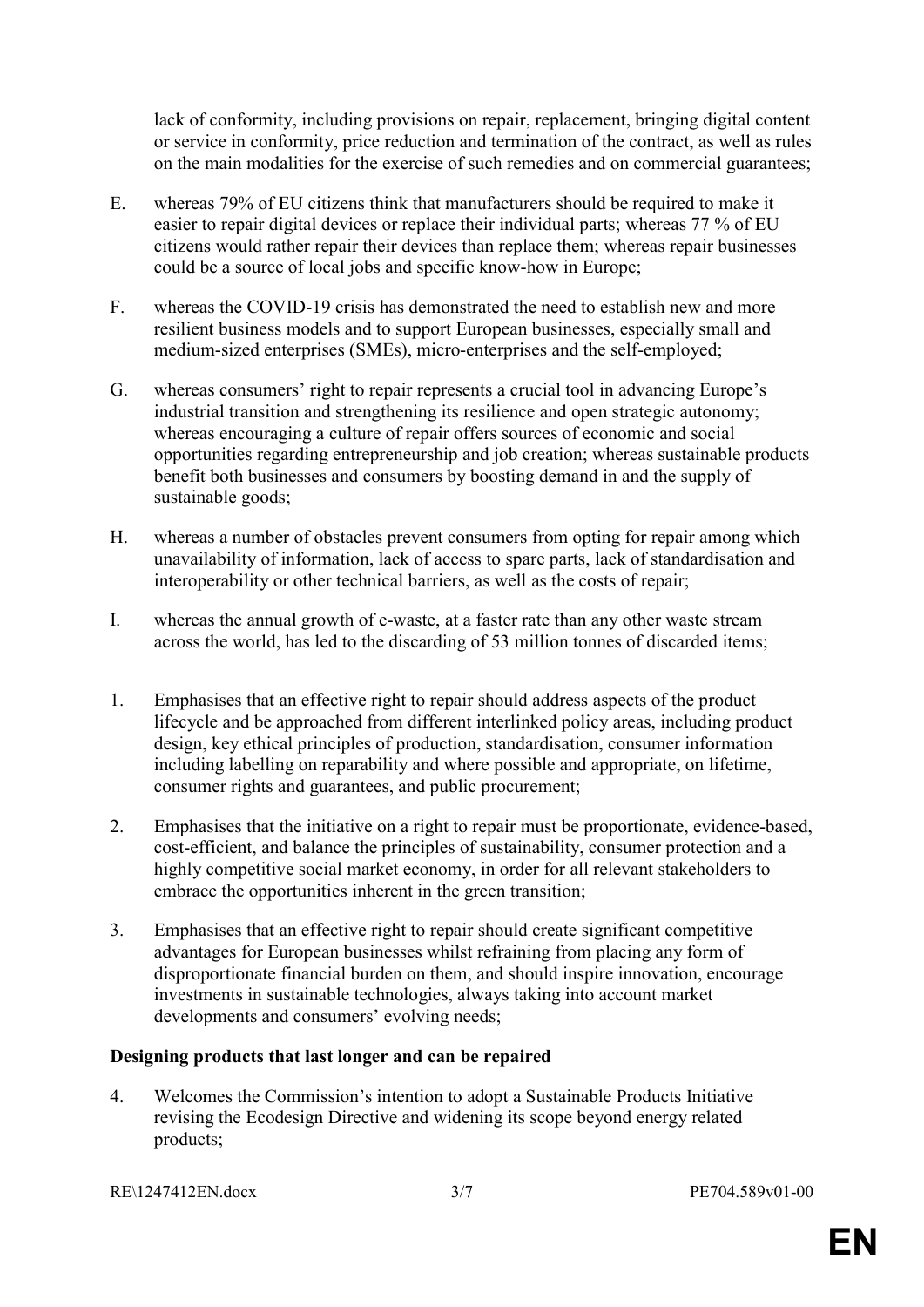- 5. Recalls that the manufacturing of compliant, sustainable and safe products is a core strength of the EU single market beneficial to both consumers and business; calls on the Commission to require manufacturers to design their products in such a manner that they can be longer-lasting and safely repaired and their parts easily accessed and removed;
- 6. Stresses the need to ensure better access by end-users and independent repair service providers to spare parts and instruction manuals within reasonable time and at reasonable cost, for a period corresponding to the expected lifespan of the product;
- 7. Calls on the Commission to consider durability and repair requirements in a future Ecodesign Directive with broader scope; underlines the need to thoroughly analyse requirements product by product to make sure that the requirement best fit for purpose is chosen, noting for example that for some products modular design will make repairs easier and prolong product-life, while for other products modular design or an obligation to ensure reparability may compromise durability;
- 8. Highlights that a certain number of implementing measures under the Ecodesign Directive have been adopted in 2019 introducing a mandatory period for providing spare parts and maximum delivery time-limits, design requirements on dis/assembly of components; therefore calls on the Commission to extend the scope of such measures to other product categories, including non-energy related products, taking into account their specificities;
- 9. Recalls that access to repair and maintenance information for all actors in the repair sector is key to ensure greater access of consumers to repair services; insists therefore that a proper "right to repair" should give actors of the repair industry, including independent repairers, and consumers access to the necessary repair and maintenance information free of charge, including information on diagnostic tools, spare parts, software and updates, needed to perform repairs and maintenance; recalls the importance of an innovative business environment and respect for trade secrets;
- 10. Highlights that goods with digital elements require specific attention; stresses in particular that software updates have to be made available for a minimum period of time in line with the Digital Content Directive; demands that consumers should be fully informed on update availability at the time of purchase; adds that functionality updates should be reversible and not lead to diminished performance of the device; notes that practices, which unduly constrain the right to repair or lead to obsolescence could be considered as unfair commercial practices and therefore be added to the Annex I of the Unfair Commercial Practices Directive;

# Empowering consumers to choose reparable products

11. Takes the view that improving consumer information on the reparability of products is a key element to enable consumers to play a more active role in the circular economy; considers that consumer information will enable consumers to make better informed purchasing decisions, which could drive the market towards more reparable products; welcomes therefore the announced Commission initiative on Empowering consumers in the green transition;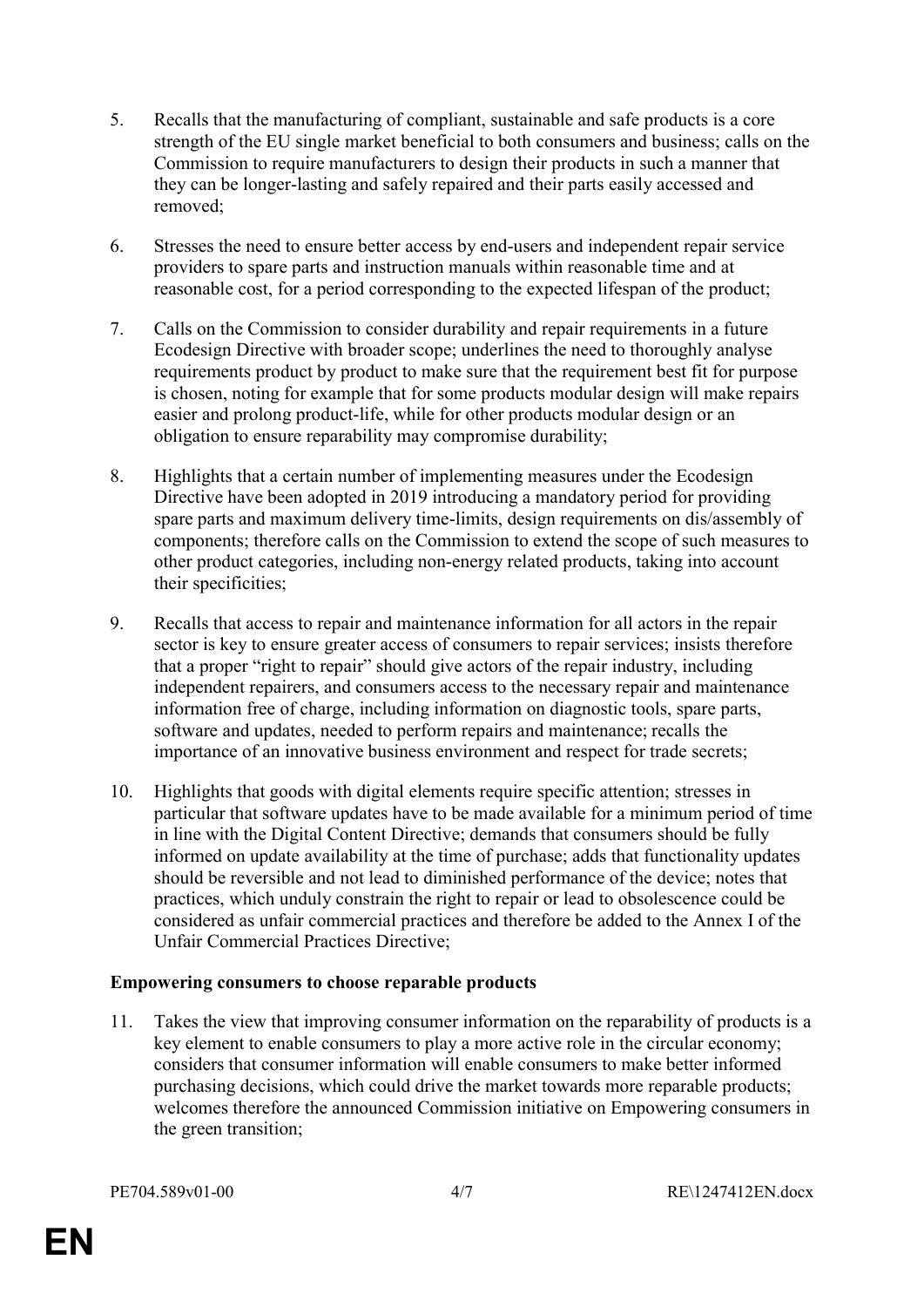- 12. Underlines that consumers should receive reliable, clear and easily understandable information at the point of sale on durability and reparability of a product, to help them identify and compare the most sustainable products available on the market; calls on the Commission to propose harmonised rules for such consumer information, including among others repair scores, information on estimated lifespan, information on spare parts, repair services, as well as on the period of time during which software updates are available for goods with digital elements, while keeping in mind the imperatives of consumer safety; notes that for it to be useful such information should be made available at the time of purchase;
- 13. Asks furthermore the Commission to make sure that product information is based on standardised measurements, for example for durability, and initiates development of standards where these do not exist;
- 14. Emphasises the key role of the EU ecolabel in encouraging industry uptake of labelling policies relaying key information to consumers on the lifespan of goods, balancing obligations on companies with strong positive commercial incentives to build trust with consumers; notes however that such labelling scheme is voluntary only;
- 15. Calls on the Commission to assess proposing requirements for manufacturers to set up smart labelling means such as QR codes and digital product passports in all new product legislation and in the revision of the Ecodesign Directive; calls for balance to be ensured in the development of initiatives such as the European digital "product passport" through close cooperation with the industry and relevant stakeholders, taking into particular account the proportionality principle and taking special care to consider the needs of SMEs;
- 16. Insists that consumers buying products online should receive the similar level of information as those purchasing offline and that Member States should monitor and enforce that online sellers include the necessary information on their websites and when offering their products on online marketplaces;
- 17. Urges the Commission to come forward with a legislative proposal to encourage uptake of green public procurement; considers that reused, repaired, remanufactured, refurbished products and other energy and resource efficient products and solutions that minimise the life-cycle environmental impacts are the default choice in all public procurement, in line with the objectives of the European Green Deal, and if they are not preferred, the 'comply or explain' principle should apply;
- 18. Calls on the Commission and national authorities to assist and support financially local and regional authorities, companies and associations in conducting consumer awareness campaigns on extending the lifespans of products, in particular by providing reliable and clear information, advice and services such as of maintenance, repair and re-use;
- 19. Calls on the Commission and Member States to develop financial incentives for repair services to make repair convenient and attractive to consumers;

#### Strengthening consumer rights and guarantees for a longer use of goods

20. Emphasises that European consumers may profit from repairing goods or bringing

```
RE\1247412EN.docx 5/7 PE704.589v01-00
```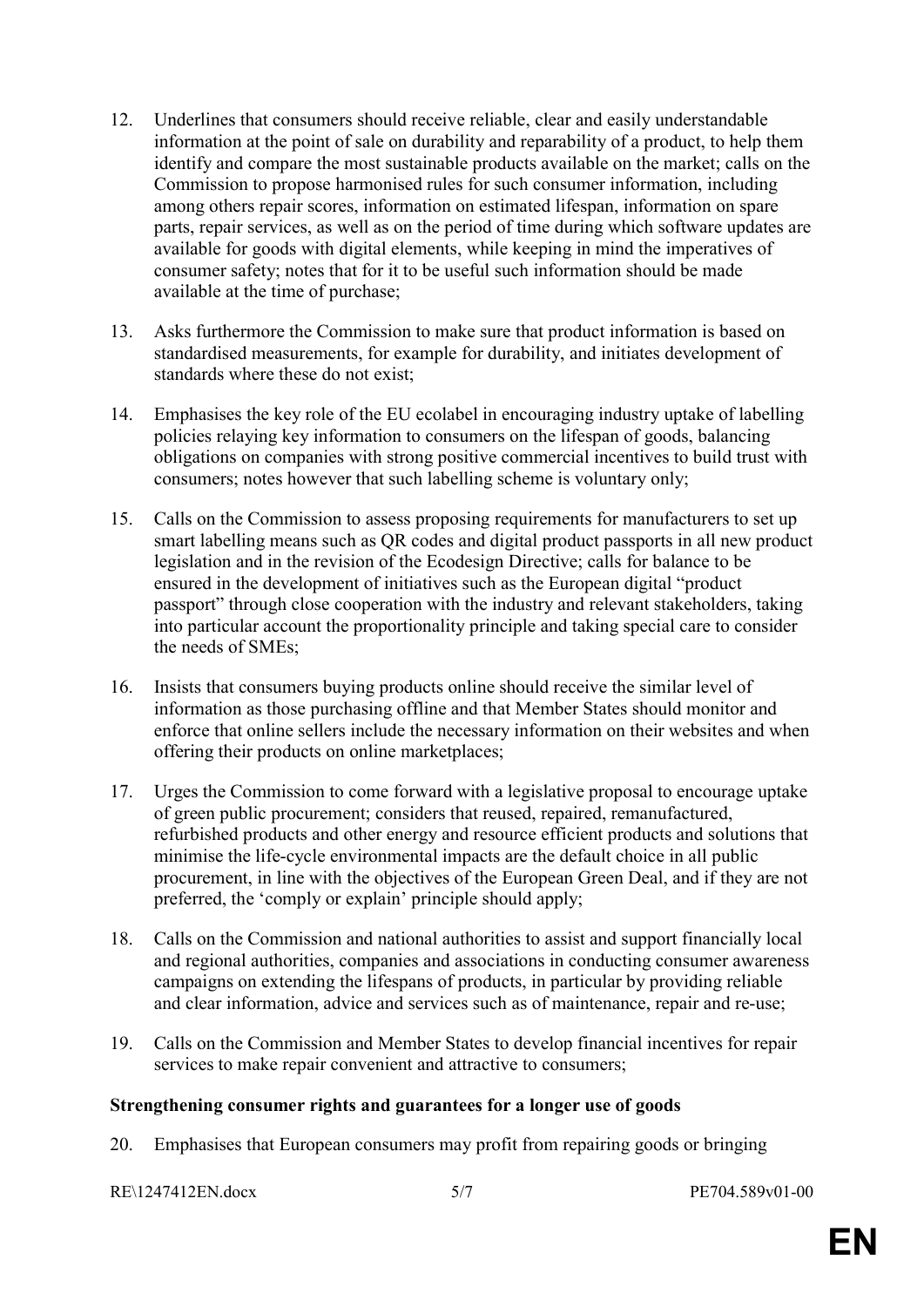digital content and services into conformity under the Sale of Goods and Digital Content Directives; stresses that while consumers have a right to choose between repair and replacement for defective goods under the Sale of Goods Directive, repair could be in many instances a more resource-efficient and climate-neutral choice; notes that consumers in practice usually choose replacement over repair, which might be due to the high cost of repair; reminds that replacement of products should remain an alternative if a consumer and a seller agree so, as repair might be too time-consuming;

- 21. Asks therefore the Commission to propose in its initiative on a right to repair a range of measures with the aim to promote and motivate consumers, producers and traders towards repair; underlines that when proposing such measures, the Commission should always take into account the highest possible level of consumer protection and consumer welfare;
- 22. Notes that the upcoming review of the Sale of Goods Directive could among others target measures, which motivate consumers to choose repair over replacement, such as the obligation to provide for a replacement good for the duration of repair for certain products; considers that in order to encourage the repair of products, certain bonuses should be offered to consumers who choose to repair rather than replace; considers that extending guarantees might provide an incentive to choose repair over replacement; adds that sellers should always inform consumers of all options available to them in an equal manner, including repair and related guarantee rights;
- 23. Calls on the Commission to study the feasibility of introducing joint manufacturer-seller liability mechanism in the event of non-conformity of a product;
- 24. Notes that the current legal framework under the Sale of Goods Directive provides for a minimum liability period of only two years for defective goods and encourages Members States to extend it; recalls that this is a minimum harmonisation rule and that only a limited number of Member States go beyond that period; believes therefore that the review of the Sale of Goods Directive should also propose an extension of the legal guarantee beyond two years for some product categories; notes furthermore the importance of a full harmonisation of legal guarantee period;
- 25. Calls on the Commission to assess to which extent the right to repair could be proposed so that market operators may offer easy and affordable access to repair even beyond the guarantee period;
- 26. Stresses that any proposal should be accompanied by a proper impact assessment including the appropriate cost-benefit analyses for both consumer and business, best practices comparison on national level and with third countries and among other quantified impact on the overall consumer welfare, environment and on businesses, including SMEs; asks the Commission to provide information on costs of repairs for the EU companies in the single market; stresses the need to provide all information and propose also quantifiable indicators in order to measure the impact of any future legislation;
- 27. Recalls that there are currently no specific rules for the repair of remanufactured or refurbished goods; calls on the Commission to propose measures rewarding traders to provide repair possibilities for such products to increase consumer trust; calls on the